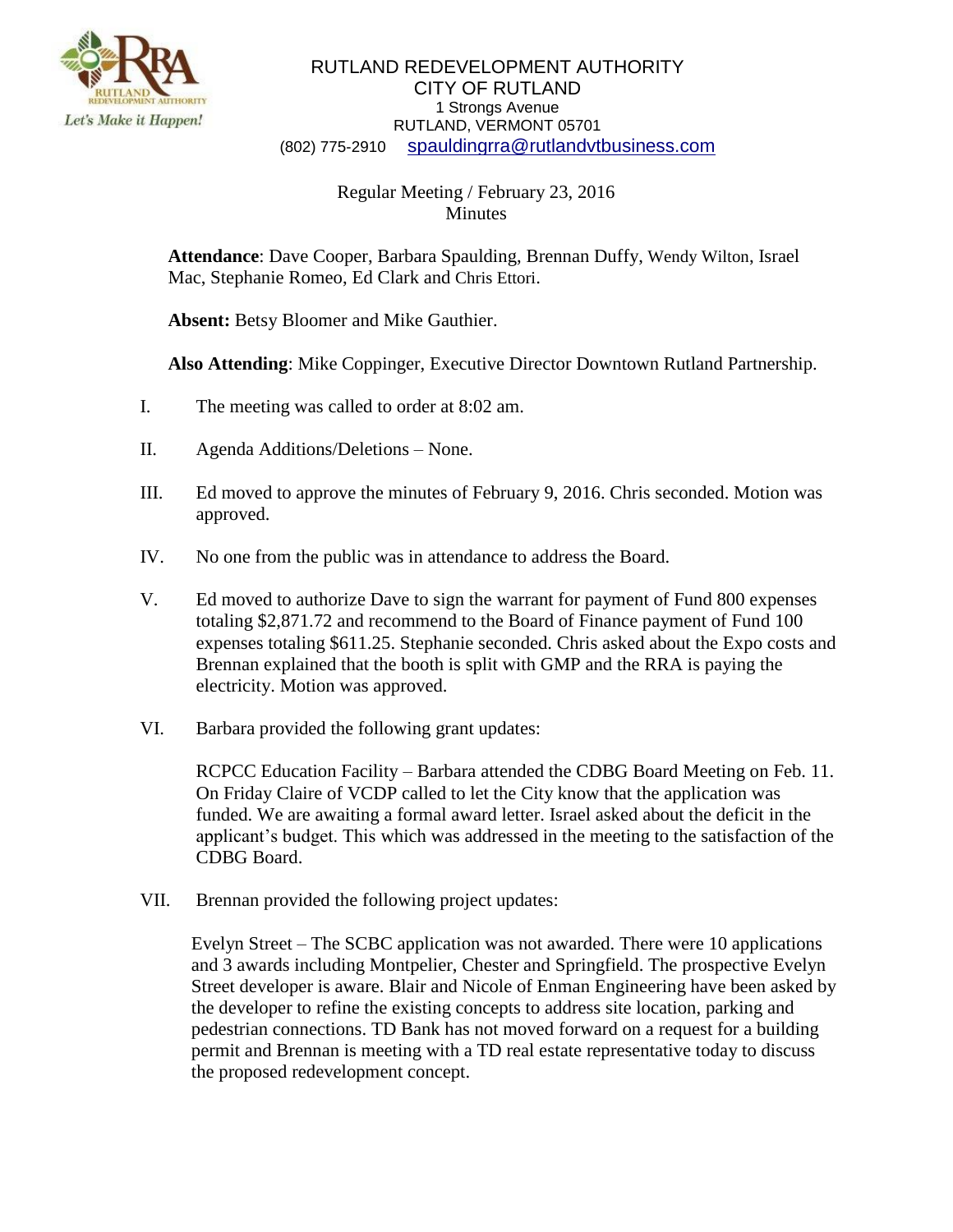10 Cleveland Avenue – Brennan spoke directly with the State's Attorney representing the Dept. of Health to get an update on the status of asbestos testing. The testing on the property has been postponed until April at the mutual agreement of the VT Dept. of Health and property owner.

Welcome Sign – The sign, which was involved in a hit and run accident, was not insured by the City. The Mayor has agreed to use the contingency fund to repair the sign per a quote from Green Screen Graphics and attempts to locate the driver and go after their insurance are ongoing by the RPD.

SBD Residential Housing Incentive – The Standby Water rate is not as prohibitive as believed. It appears the City's existing incentive programs are not applicable for this initiative. Wendy suggested a stabilization of the SBD tax as more meaningful than the standby water or in conjunction. Brennan will be developing a framework of incentive options to be presented to the Aldermen.

Downtown Gateway Improvements – The initial VHB design concepts have come in over budget. It may be necessary to curtail the gateway banner designs. The proposed improvements and ped crossings also removes some parking spaces adjacent to businesses. Dave requested a presentation from VHB but it is not in the budget. Brennan will present the designs at the next meeting. There was some discussion on the status of the Railyard improvements along Strongs Avenue and Brennan updated the Board on the last conversation in which VT Rail agreed to screen and improve their side of the property. He will initiate a follow up conversation with Vermont Railway.

Solar Power Conference – Brennan will be in Boston over the next couple days for the conference where he will be representing the City and our BIAP program to renewable energy companies.

- VIII. DRP Update: Stephanie distributed copies of the Auditor's opinion with regard to the DRP financial statements for the year ended  $6/30/15$ . She read the opinion and found it to be benign with several recommendations but nothing major. Dave asked to have copies of the full audit including the financials forwarded to the full Board for discussion on the March 22 meeting. Stephanie also reported that the Winterfest event was well received and is expected to expand next year on a different date; the survey feedback was positive and a brainstorming meeting was being scheduled; and the Partnership is recruiting vendors for sidewalk sales.
- IX. New Business: None.
- X. Old Business:

SVCOA VCDP Application – The two items requested of the applicant were provided. Brennan said the application meets the criteria as proposed by the RRA under 4) A) the project adheres to the general work of the RRA such as